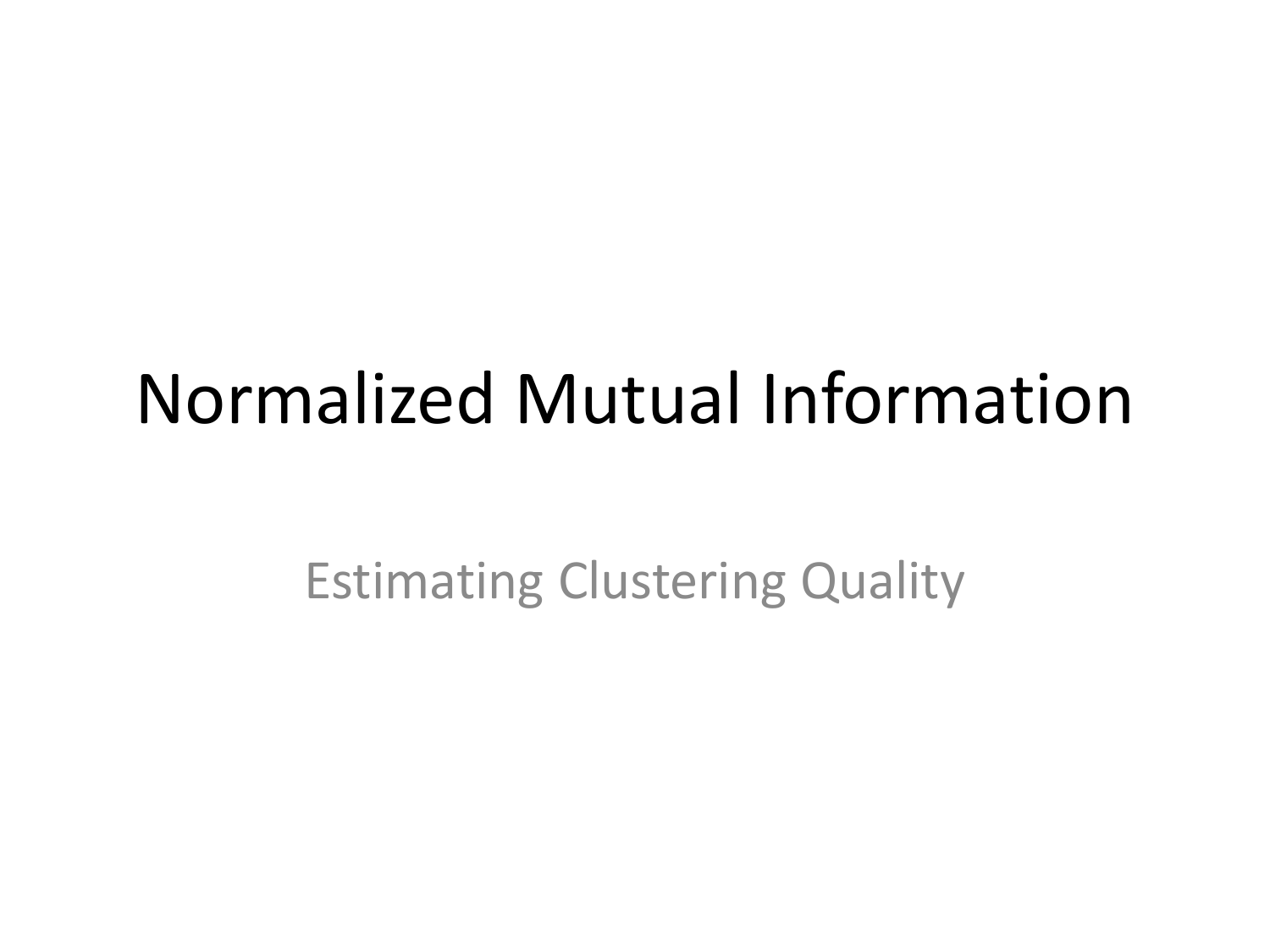## Normalized Mutual Information

• Normalized Mutual Information:

$$
NMI(Y, C) = \frac{2 \times I(Y; C)}{[H(Y) + H(C)]}
$$

where,

1)  $Y = class labels$ 

2) C = cluster labels

 $3)$  H(.) = Entropy

4)  $I(Y;C)$  = Mutual Information b/w Y and C

Note: All logs are base-2.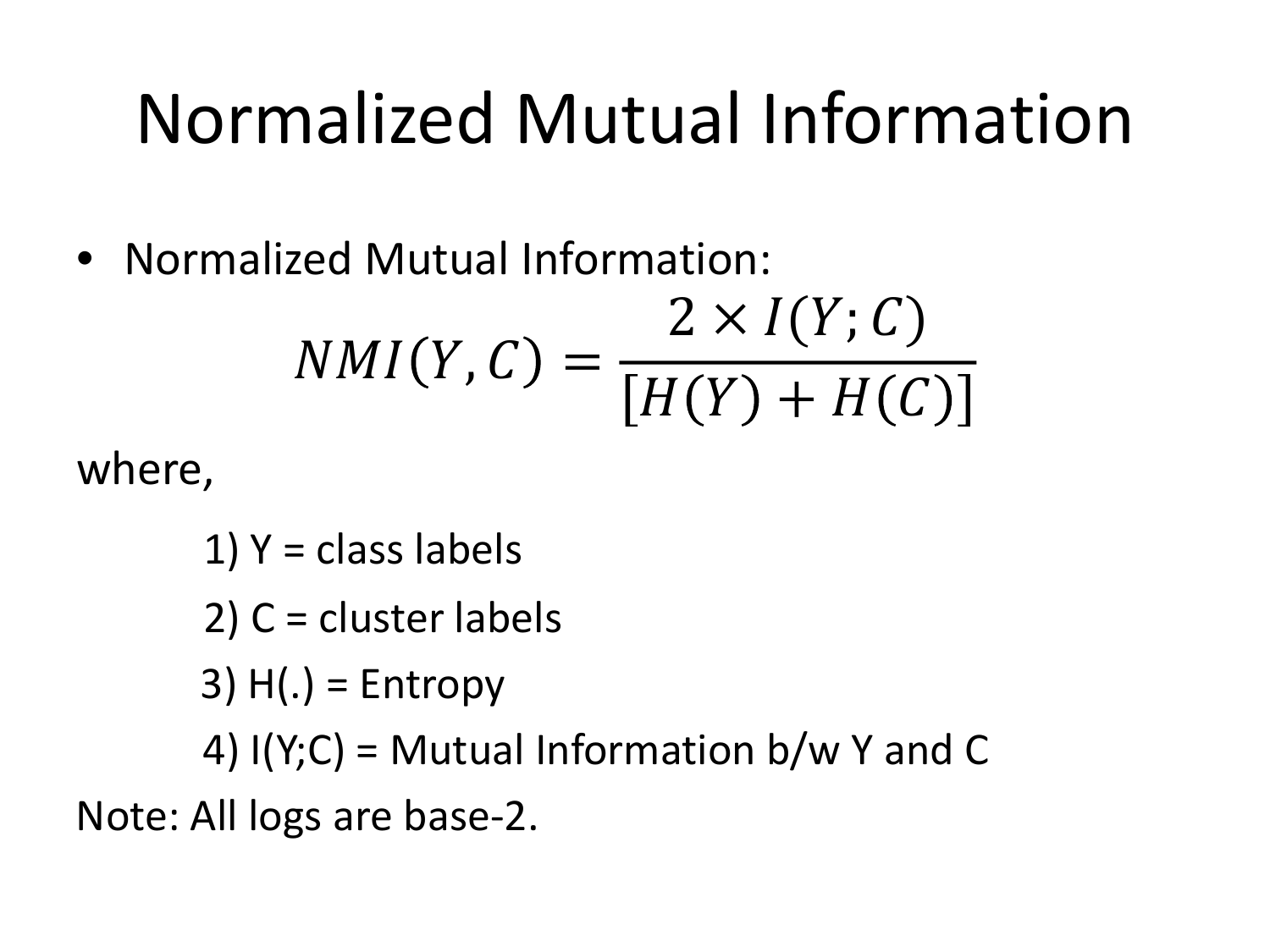# Calculating NMI for Clustering

• Assume m=3 classes and k=2 clusters



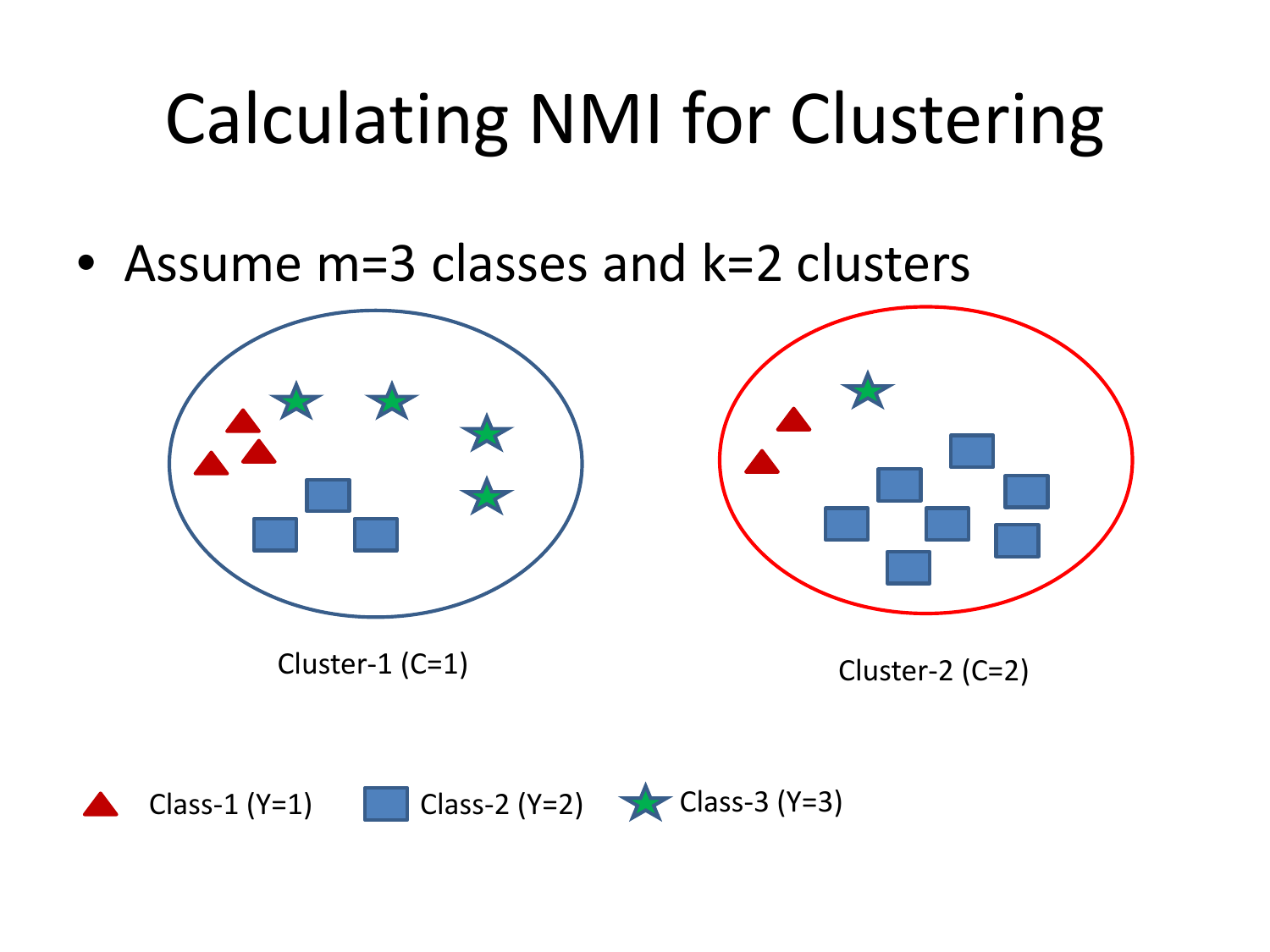# H(Y) = Entropy of Class Labels

- $P(Y=1) = 5/20 = \frac{1}{4}$
- $P(Y=2) = 5/20 = \frac{1}{4}$
- $P(Y=3) = 10/20 = 1/2$

• 
$$
H(Y) = -\frac{1}{4}\log(\frac{1}{4}) - \frac{1}{4}\log(\frac{1}{4}) - \frac{1}{2}\log(\frac{1}{2}) = 1.5
$$

This is calculated for the entire dataset and can be calculated prior to clustering, as it will not change depending on the clustering output.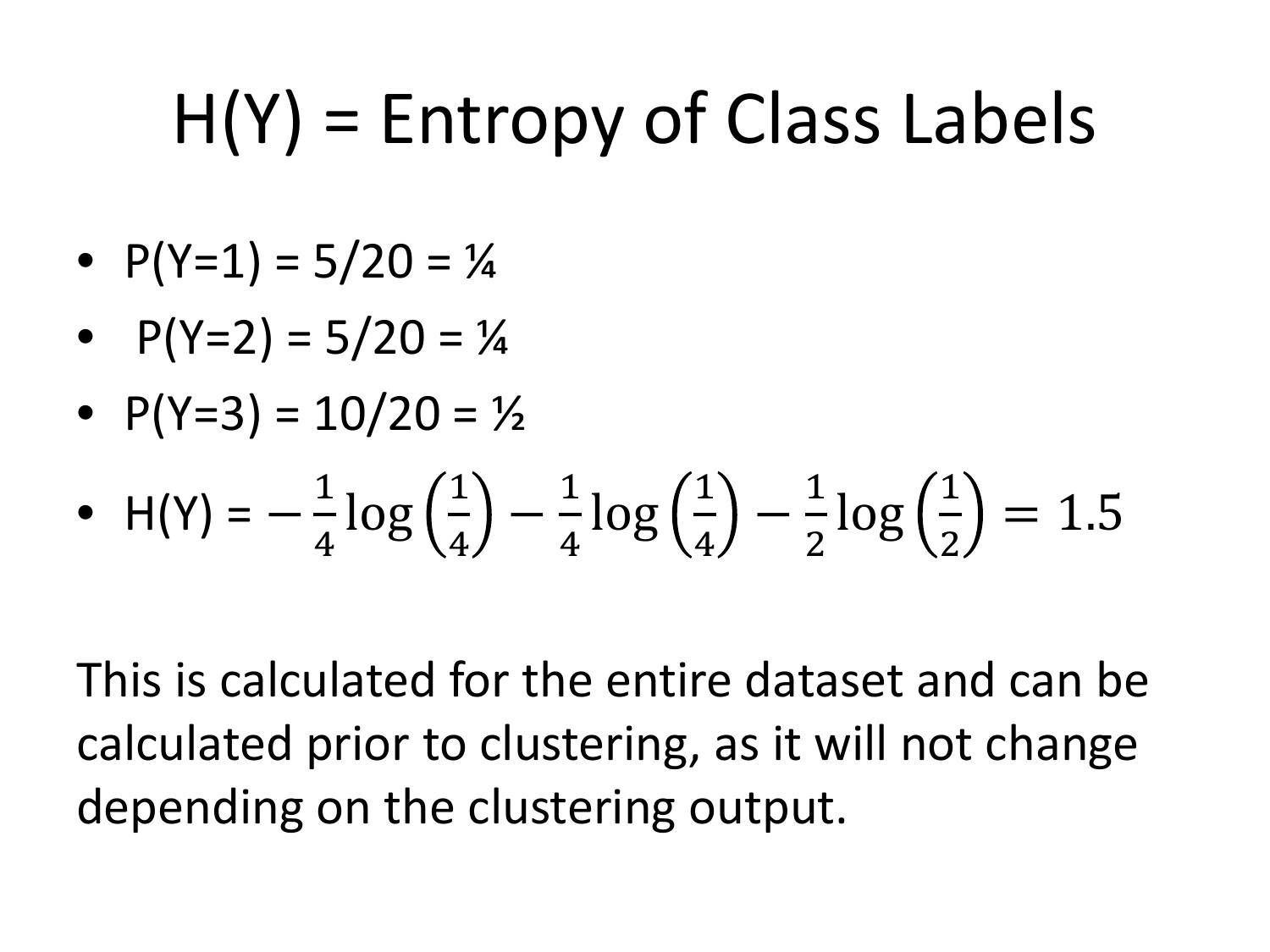# H(C) = Entropy of Cluster Labels

- $P(C=1) = 10/20 = 1/2$
- $P(C=2) = 10/20 = 1/2$
- H(Y) = $-\frac{1}{2}$ log $\left(\frac{1}{2}\right) \frac{1}{2}$ log $\left(\frac{1}{2}\right)$  $=$  1

This will be calculated every time the clustering changes. You can see from the figure that the clusters are balanced (have equal number of instances).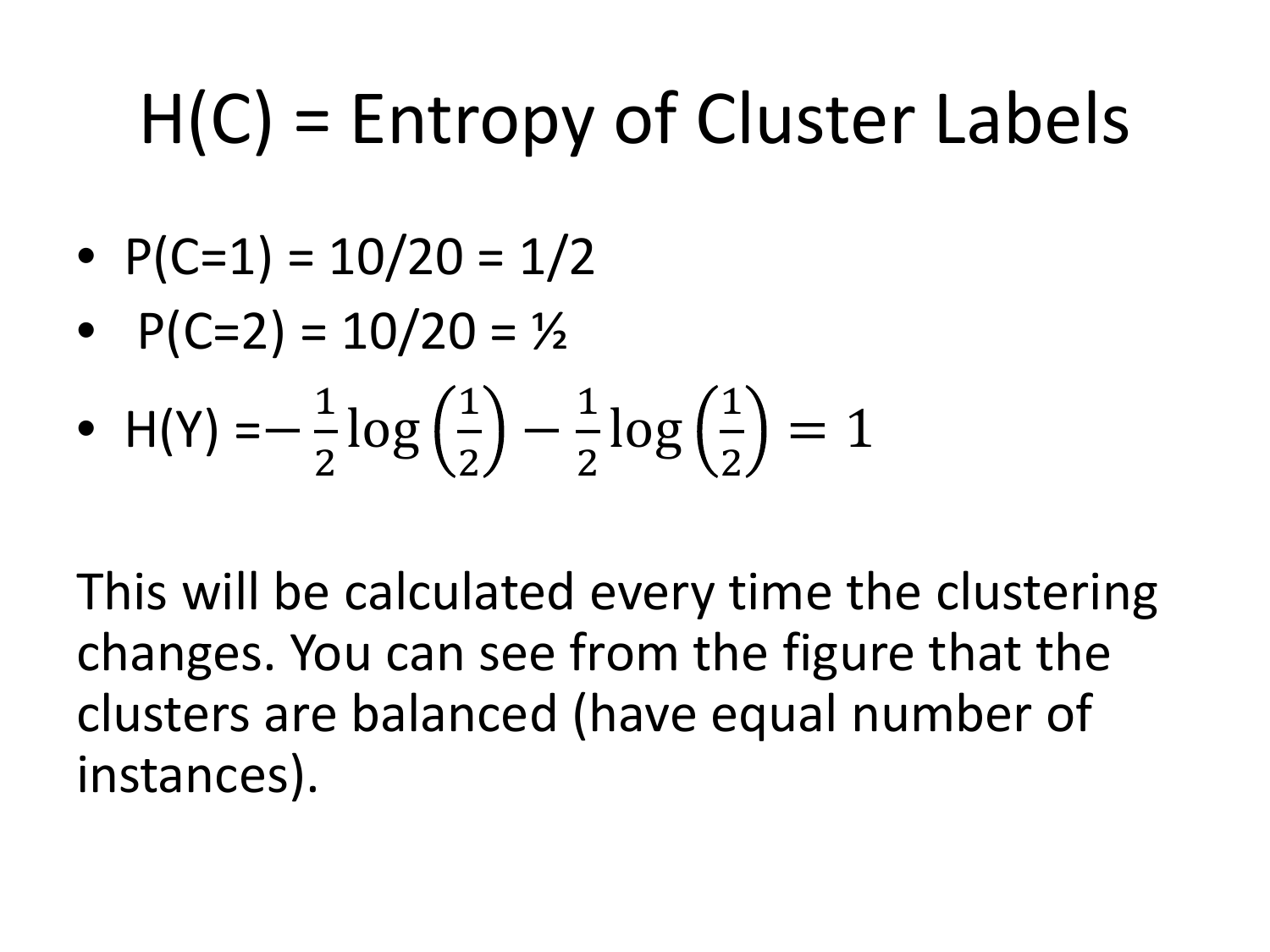# I(Y;C)= Mutual Information

- Mutual information is given as:
	- $-I(Y; C) = H(Y) H(Y|C)$
	- We already know H(Y)
	- $H(Y|C)$  is the entropy of class labels within each cluster, how do we calculate this??

Mutual Information tells us the reduction in the entropy of class labels that we get if we know the cluster labels. (Similar to Information gain in deicison trees)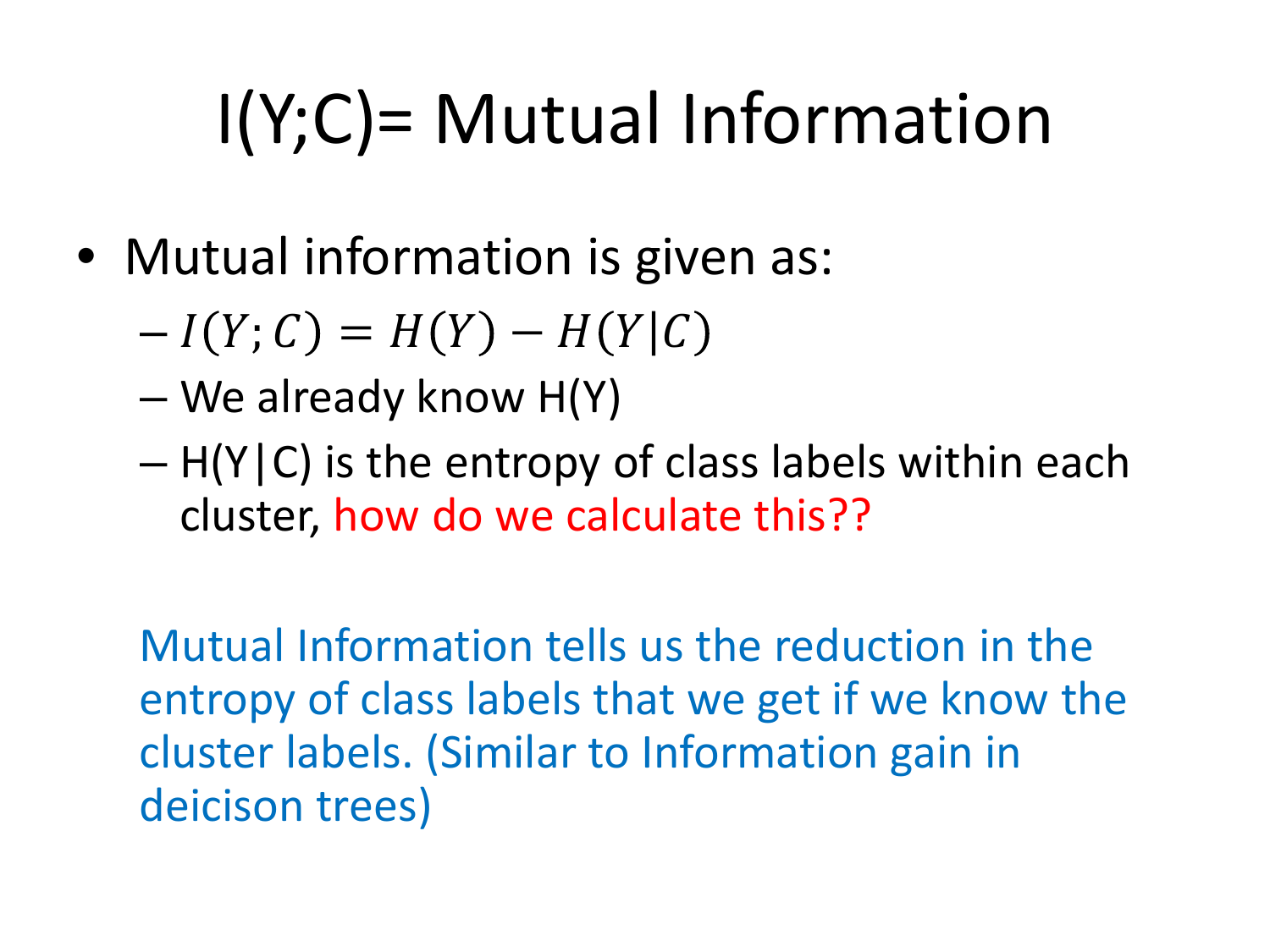- Consider Cluster-1:
	- $-$  P(Y=1|C=1)=3/10 (three triangles in cluster-1)
	- $-$  P(Y=2 | C=1)=3/10 (three rectangles in cluster-1)
	- $P(Y=3|C=1)=4/10$  (four stars in cluster-1)
	- Calculate conditional entropy as:

$$
H(Y|C = 1) = -P(C = 1) \sum_{y \in \{1, 2, 3\}} P(Y = y|C = 1) \log(P(Y = y|C = 1))
$$
  
=  $-\frac{1}{2} \times [\frac{3}{10} \log(\frac{3}{10}) + \frac{3}{10} \log(\frac{3}{10}) + \frac{4}{10} \log(\frac{4}{10})] = 0.7855$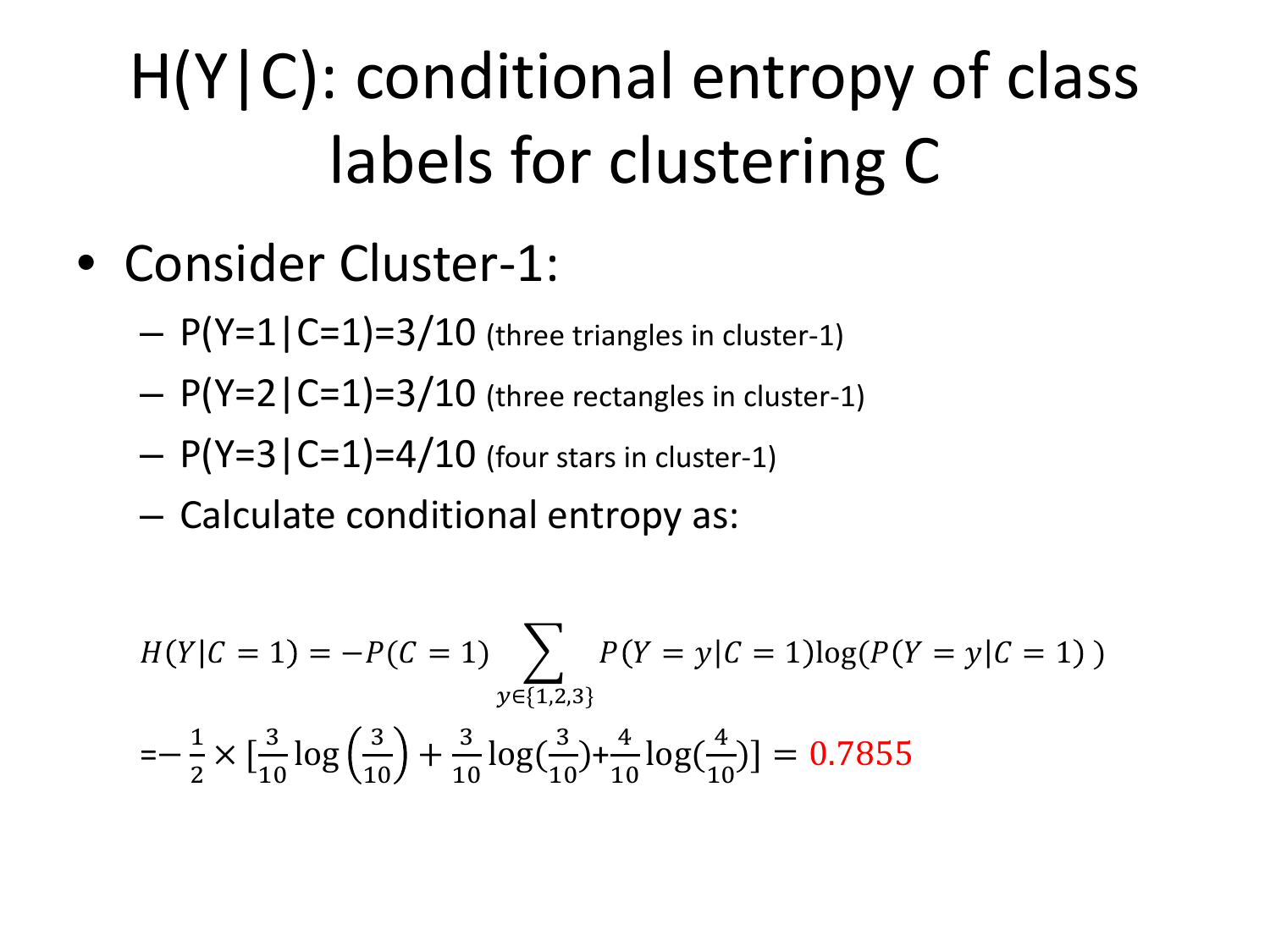- Now, consider Cluster-2:
	- $-$  P(Y=1|C=2)=2/10 (two triangles in cluster-1)
	- $P(Y=2|C=2)=7/10$  (seven rectangles in cluster-1)
	- $P(Y=3 | C=2)=1/10$  (one star in cluster-1)
	- Calculate conditional entropy as:

$$
H(Y|C=2) = -P(C=2) \sum_{y \in \{1,2,3\}} P(Y=y|C=2) \log(P(Y=y|C=2))
$$
  
=  $-\frac{1}{2} \times [\frac{2}{10} \log(\frac{2}{10}) + \frac{7}{10} \log(\frac{7}{10}) + \frac{1}{10} \log(\frac{1}{10})] = 0.5784$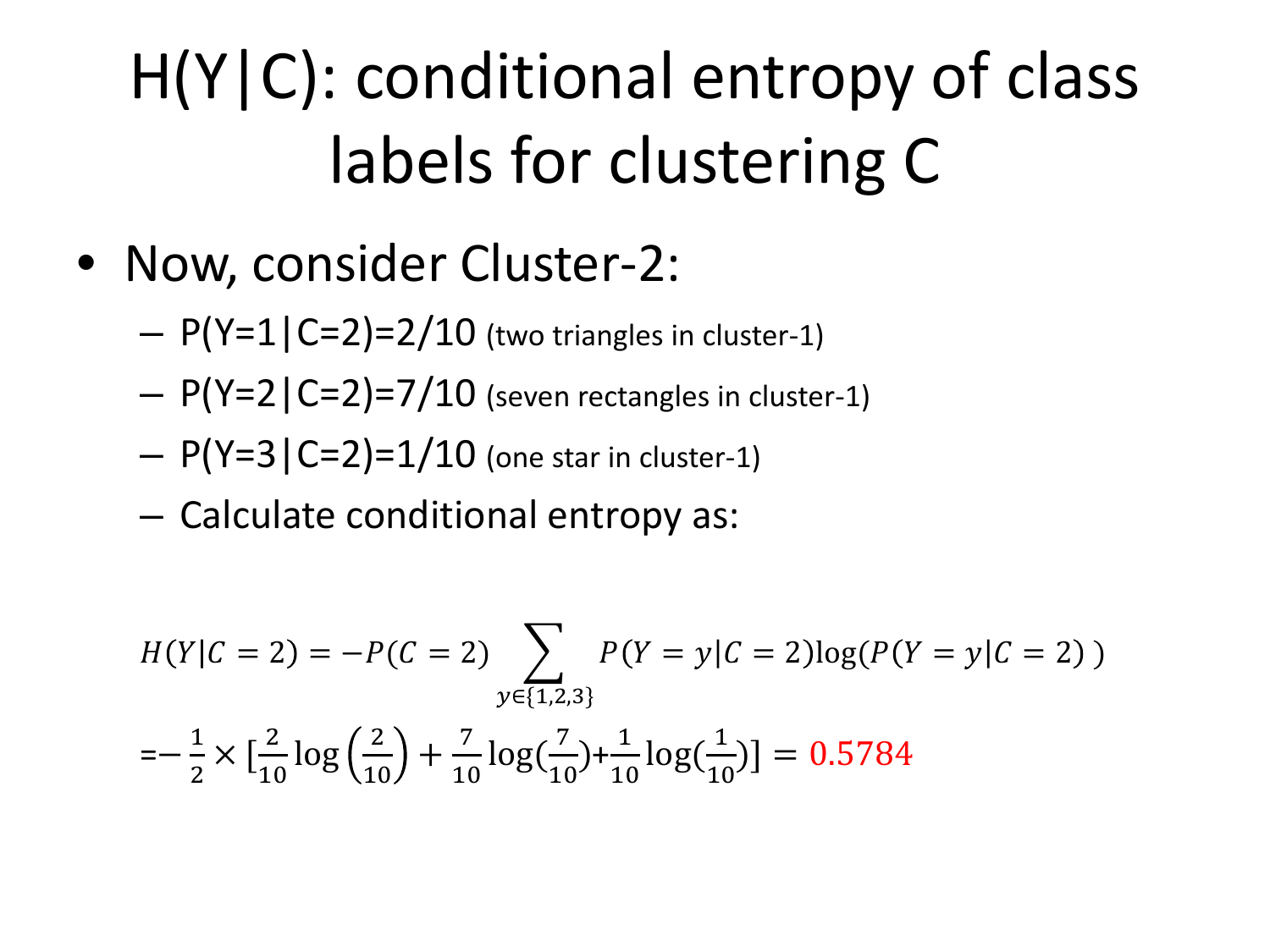# $I(Y;C)$

• Finally the mutual information is:  $I(Y; C) = H(Y) - H(Y|C)$  $= 1.5 - [0.7855 + 0.5784]$  $= 0.1361$ 

The NMI is therefore,

$$
NMI(Y, C) = \frac{2 \times I(Y; C)}{[H(Y) + H(C)]}
$$

$$
NMI(Y, C) = \frac{2 \times 0.1361}{[1.5 + 1]} = 0.1089
$$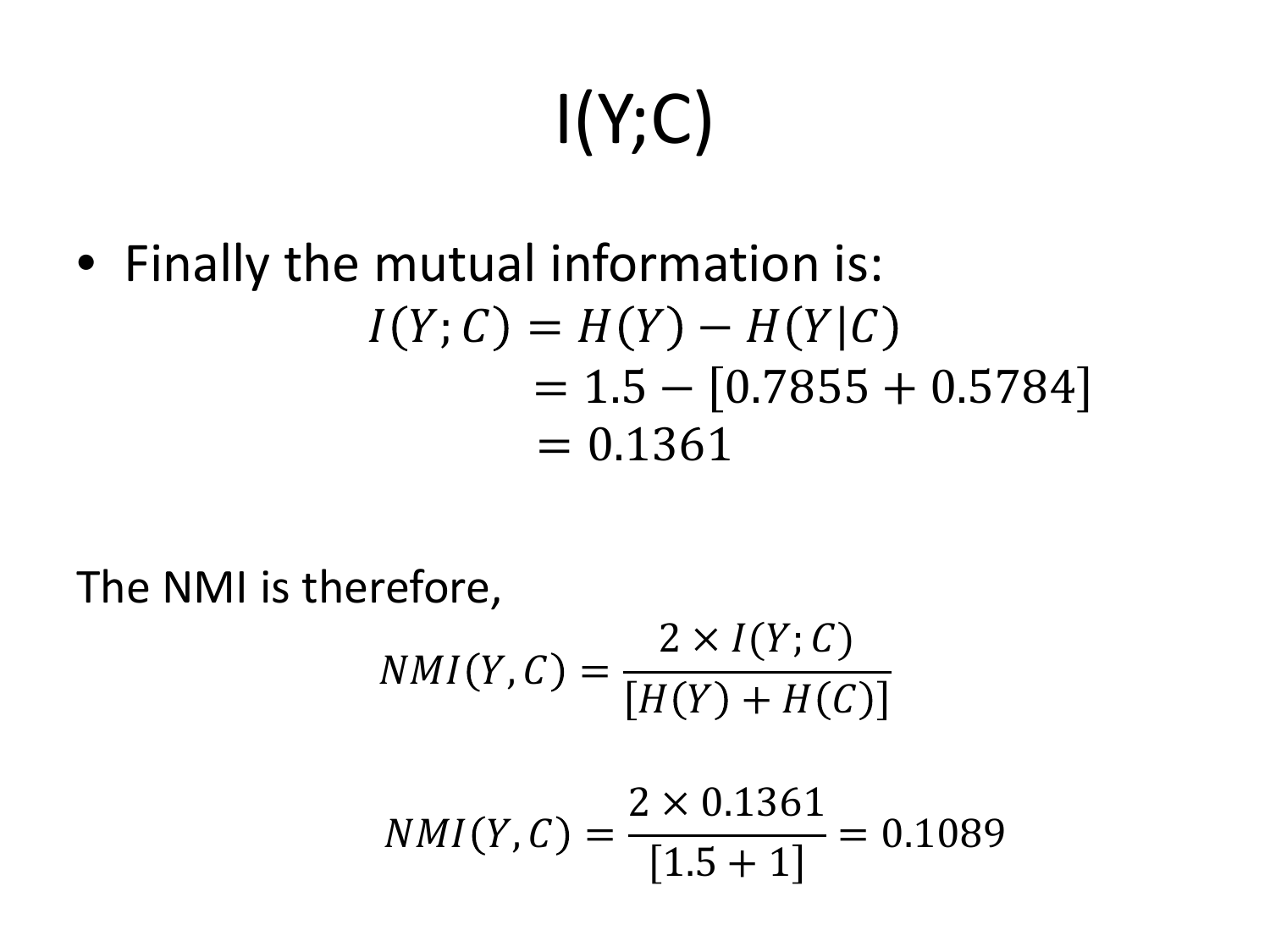# NMI

- NMI is a good measure for determining the quality of clustering.
- It is an external measure because we need the class labels of the instances to determine the NMI.
- Since it's normalized we can measure and compare the NMI between different clusterings having different number of clusters.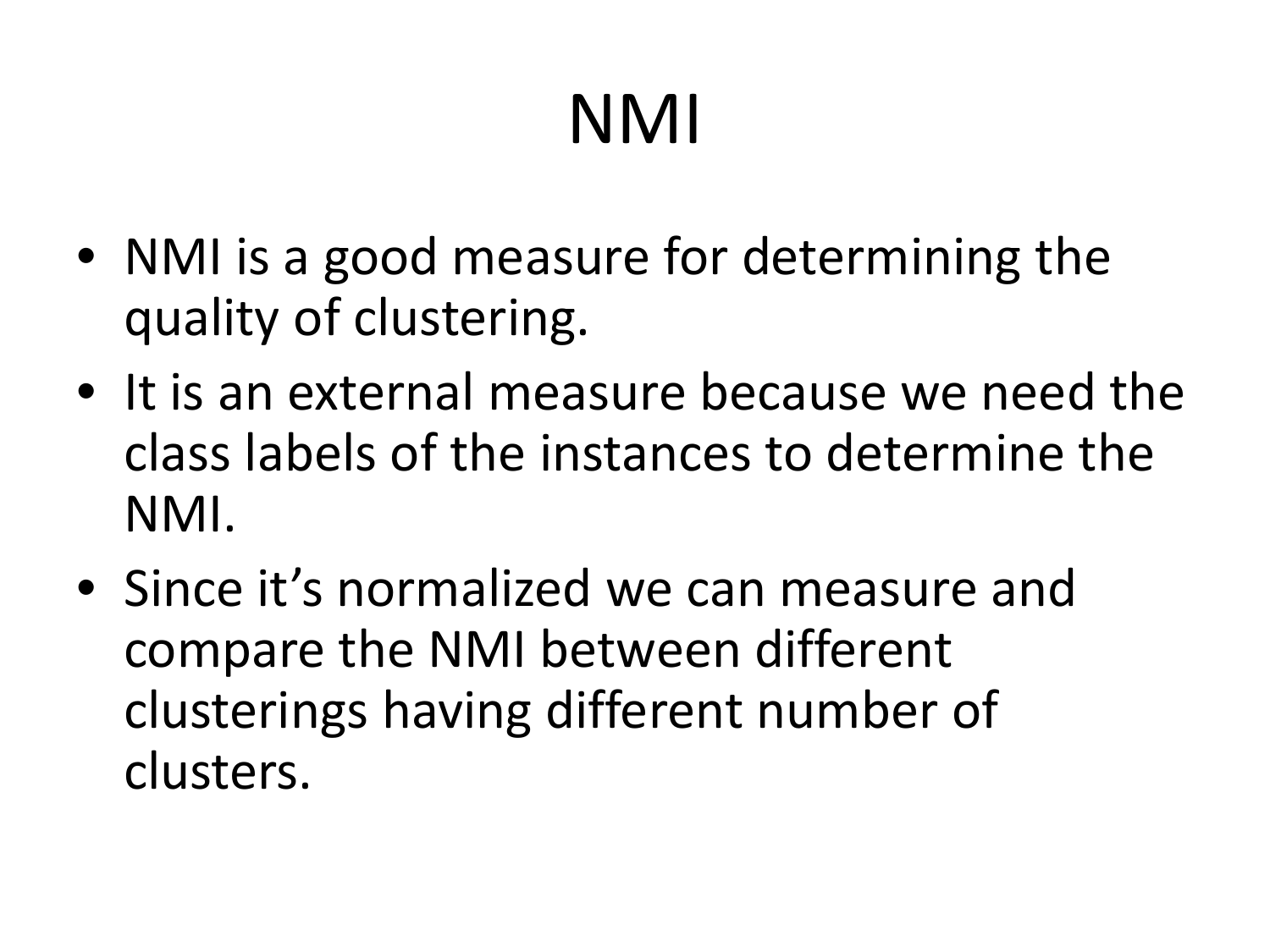## NMI for Clustering

• Calculate the NMI:



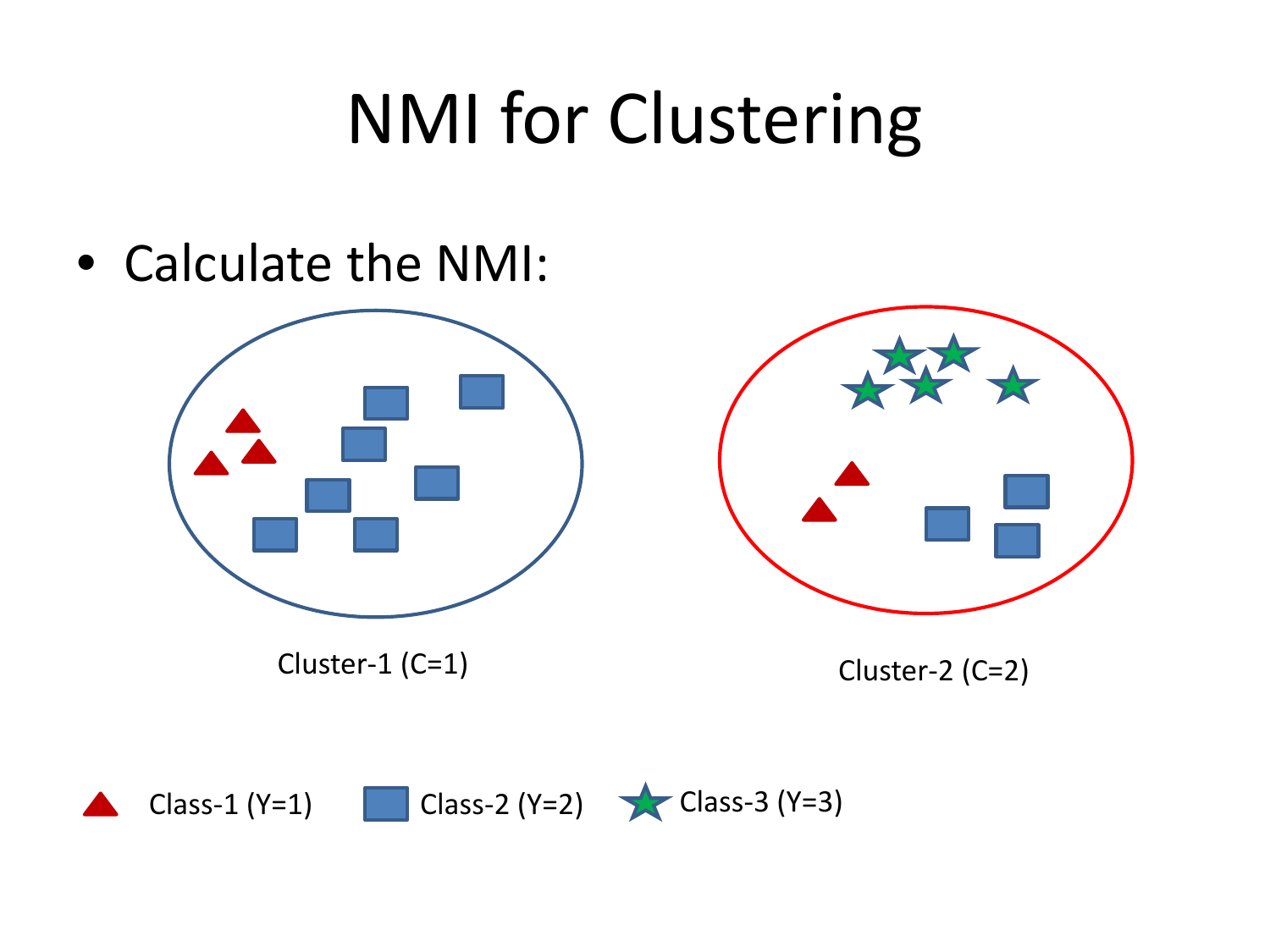- Consider Cluster-1:
	- $-$  P(Y=1|C=1)=3/10 (three triangles in cluster-1)
	- $-$  P(Y=2 | C=1)=7/10 (seven rectangles in cluster-1)
	- $P(Y=3|C=1)=0/10$  (no stars in cluster-1)
	- Calculate conditional entropy as:

$$
H(Y|C = 1) = -P(C = 1) \sum_{y \in \{1,2,3\}} P(Y = y|C = 1) \log(P(Y = y|C = 1))
$$
  
=  $-\frac{1}{2} \times [\frac{3}{10} \log(\frac{3}{10}) + \frac{0}{10} \log(\frac{0}{10}) + \frac{7}{10} \log(\frac{7}{10})] = 0.4406$ 

We used  $Olog(0)=0$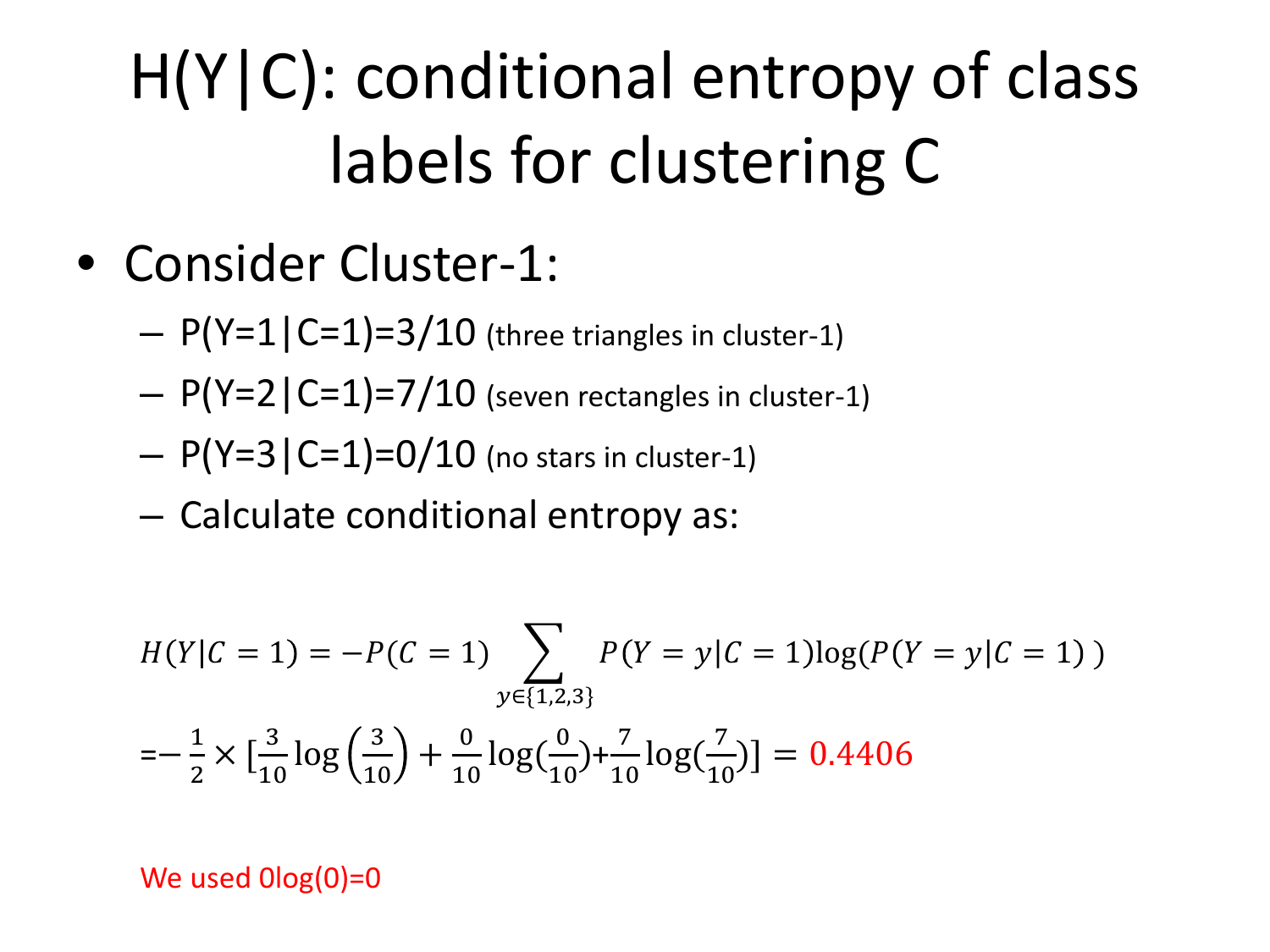- Now, consider Cluster-2:
	- $-$  P(Y=1|C=2)=2/10 (two triangles in cluster-1)
	- $P(Y=2|C=2)=3/10$  (three rectangles in cluster-1)
	- $P(Y=3 | C=2)=5/10$  (five stars in cluster-1)
	- Calculate conditional entropy as:

$$
H(Y|C=2) = -P(C=2) \sum_{y \in \{1,2,3\}} P(Y=y|C=2) \log(P(Y=y|C=2))
$$
  
=  $-\frac{1}{2} \times [\frac{2}{10} \log(\frac{2}{10}) + \frac{3}{10} \log(\frac{3}{10}) + \frac{5}{10} \log(\frac{5}{10})] = 0.7427$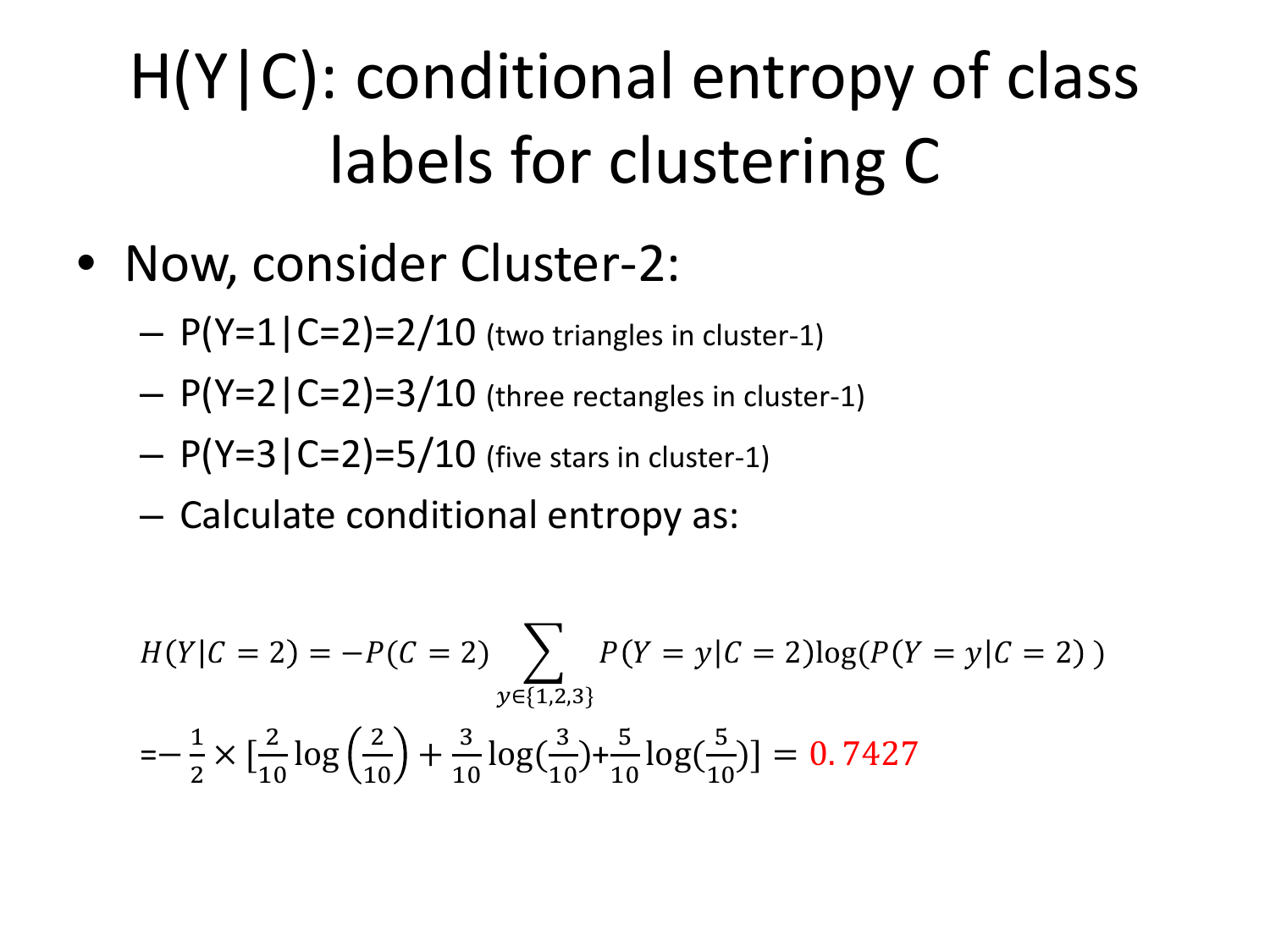# $I(Y;C)$

• Finally the mutual information is:  $I(Y; C) = H(Y) - H(Y|C)$  $= 1.5 - [0.4406 + 0.7427]$  $= 0.3167$ 

The NMI is therefore,

$$
NMI(Y, C) = \frac{2 \times I(Y; C)}{[H(Y) + H(C)]}
$$

$$
NMI(Y, C) = \frac{2 \times 0.3167}{[1.5 + 1]} = 0.2533
$$